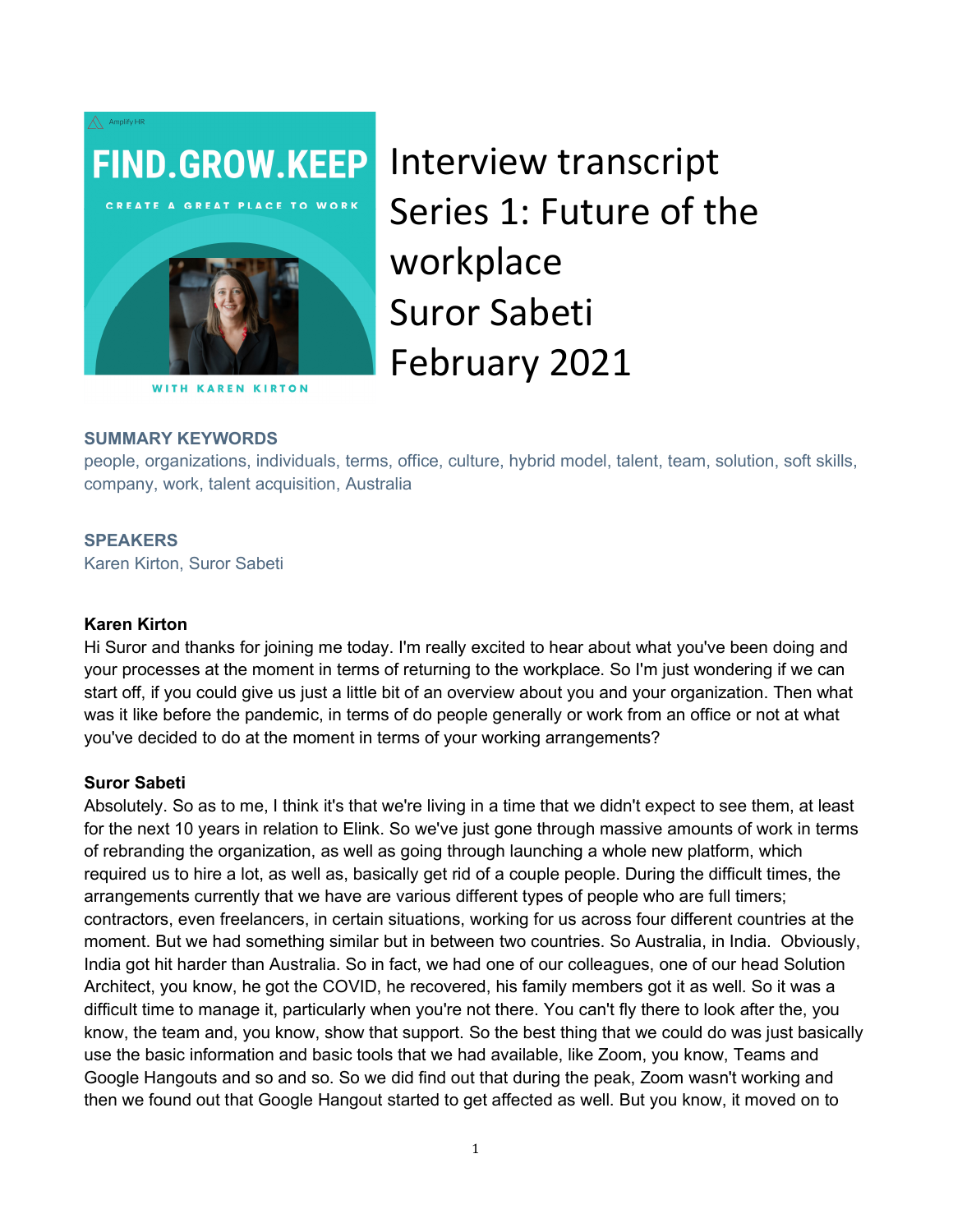phone calls. Just making sure that we talk to each other every day, at least two times. So I made it the company policy that everyone needs to talk to each other at least two times just to get to be aware of each other's health well being at the start of the day and the close of business.

## Karen Kirton

So you're still doing that? You all are still working remotely? Do you have some people working in the office? You look like you're working in an office at the moment?

# Suror Sabeti

We've managed to kind of stay in office certain times, you know, so we only come to the office for certain meetings, when you have client meetings, or when we have, you know, demos or presentations, as well, as you know, we get some channel partners comes in, we're a technology company. So that being said, it's very important for us to communicate with those individuals. But we've made it again, the sorts of policies and procedures that we've put in place that it might sound offensive to people, but it's for the safety of the individual coming to visit us, as well as our employees. We do ask like, hey, look, in every email until recently, we stopped doing it. "Are you feeling any symptoms that we should be aware of? If that's the case, please, Let's reschedule. My account is open to you, and so and so."

## Karen Kirton

Yeah, it's hard, isn't it? Because they are a basic question we wouldn't normally ask people.

## Suror Sabeti

But I think it's for the safety of everyone. I mean, if God forbid, if I get a COVID, I would rather let people know. Then get it from me, because it affects you for life, I guess.

# Karen Kirton

Yeah. Absolutely. So do you have set days that people are coming in? Or is it more it's defaulting that you're working at home and then you're just in if you're having those meetings?

## Suror Sabeti

For executives, their set days, so for example, I myself don't come into the office no matter what, on Monday and Thursdays. So we do a rotating you know, timetable. So then there is an executive always available to sign off any document or to make any decision in the office. So yeah, but there is, each person takes two days off, at least. I'm not coming to the office, that's just in Australia.

# Karen Kirton

So why did you decide, to move to this model? Or do you still have it on the agenda that you might all move back to the office someday? Or do you think this is the way you probably work for a while?

## Suror Sabeti

I think 2021 I mean, we're already in mid February, past mid February, people thought, you know, it's going to be finished in September, October last year. But this is here, it's not going to go away in the situation that we're in. It's, as you know, the difference times comes and you know, the situation is improving, you know, when the vaccination is going to come out and help people but at the same time, I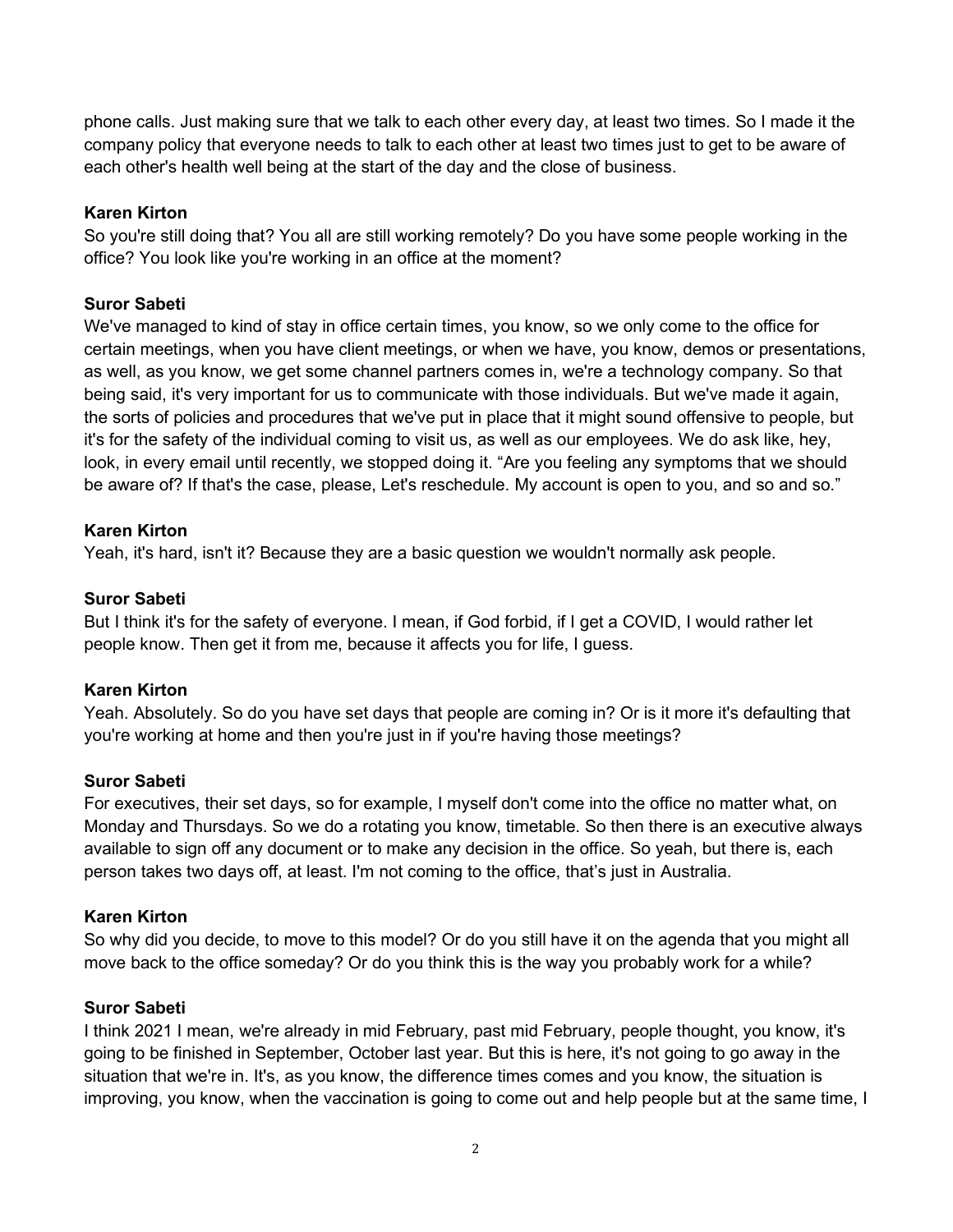think it's gonna become a norm. It has been a norm in certain countries for a long time now, for example, China and various other countries. But that being said, it's more important that we follow it for at least, let's say, at least nine months. Then look at maybe even look at the end of 2021. Two, what are we going to do in 2022? There is, you know, taking some calls, it has saved us some money, it has cost us a bit more as well. For example, our office rental previously was I think \$17,000. Now, it's not even 25% of that. Especially when you're using managed service offices, which we are now.

## Karen Kirton

I think that's one of the big benefits for people, right, if they're looking at that financial element as I work effectively at home. Is it actually worth that money every month?

## Suror Sabeti

Yeah, exactly. And another thing is that we are at the forefront as a, let's say, workforce platform, we're the forefront of how workforce actually should be structured you know the processes, you know, agile workforce, future of work, we're the forefront of everything. We communicate, for example, we communicate with various organizations like the Atlassians, you know, The Hungry Jacks, and so on and so. Some of these organizations have taken things like, you can work from home permanently doesn't really matter. Because for our IT roles, it was always, even though they were sitting in our office in a global Information Center in India, it didn't really matter, if they had a stronger Internet, and you know, work ethics to work from home without getting distracted, then it doesn't really matter anymore. The only thing is that mental health becomes a major issue, in my opinion. So we do force them to kind of "Hey is for your own good to go to the office. And just, you know, even if you look at someone, you don't even know them.

# Karen Kirton

You still interact with human beings!

# Suror Sabeti

Interact with human beings, right? We're not just sitting on the other side of the system all the time.

## Karen Kirton

Yeah, absolutely. So often, what comes up for people in terms of barriers to keeping a hybrid model or a working model, is productivity. So, you know, is that a concern for you? How do you feel that that's been impacted?

## Suror Sabeti

For me, personally, absolutely! Always has been! In not just this business in previous roles, and always has been. One of the main reasons behind that is using offshore teams. So we always go with an onshore offshore model, purely because of the cost. Then now the issue is that in Australia, we have a shortage of talent into the technical talent. So you can find and even if you can afford to pay them premium, then you can't find them. So you have to go offshore and we always use it. But the issue with that is, in certain cultures, certain geographies, productivity goes down the drain. And that's it. Like you have to accept that if you don't accept that you're just basically asking for my opinion. But you know, certain people, for example, particularly like introverts, they like to just kind of sit there and do what they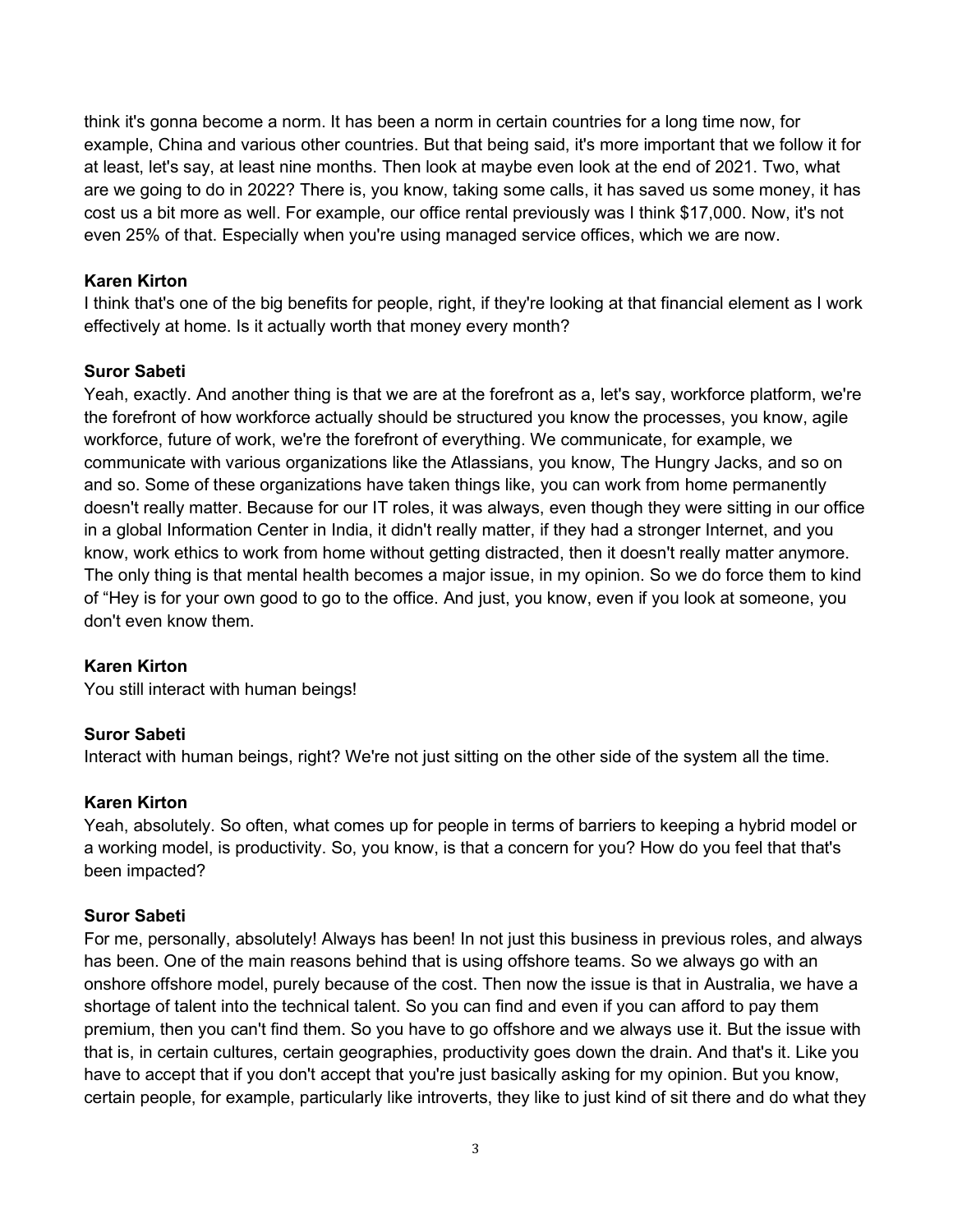are being told to do. Yes, some of those people are in the IT space, but then not I'm just talking about generally. Then again, you want someone to take initiative, so we went on and hired a gentleman by the name Malcolm Bentley from he's an ex head of talent acquisition for what actually, am sorry, Global Regional Head of talent acquisition from Microsoft and Oracle. So he put a strategy for us in the sense that you know, certain people need to, we need to hire certain people with particular mindsets. They need to be, you know, taking initiative to do something, and they find something that they can get a hold of someone in office because of time difference, and so on and so. They have to take that initiative and learn that themselves, they have to give it a go, if they are gone, give it a go, then that becomes a KPI that they will get measured against at the end of the month. So we put that in goal, we put that in 2019. So that procedure kind of helped us, you know, throughout the COVID period, in terms of productivity, and then we also look to move away from particular cultures and geographies in terms of higher dose resource because it doesn't, it didn't matter what what we did, we just couldn't get was just as the mindset that those people had. Now these new individuals are working and more aligned with our culture, along with the company culture, the Australian culture and Australian work ethics and how we do things as individuals are very aggressive. I would say creative and looking for the future, how things should be done, and improve on it. So we can't afford to, you know, make mistakes with productivity. Productivity is huge for us.

#### Karen Kirton

So how do you assess that? So if you're looking for someone that is taking initiative, where do you go to hire like one of the things that you're doing to assess that? And then how do you assess it once they're actually onboarded?

#### Suror Sabeti

Absolutely. So we use, not the traditional psychometric testing programs that are out there. We use new psychometric testing, basically, where the process of signing up on your organization, they will help us in terms of even more profiling those candidates. Like I said, we're at the forefront of it ourselves. How we go about it is mainly looking at, for example, things like okay, well, if you're in this situation, what would you do? I'm running through scenarios, there, we've put an extra layer, an extra interview stage in our hiring process, because of that, just to see how people interact. We sometimes bring two unknown personnel, as we did tell them, if you'd like to move forward with us, we will interview you with one other individual who is going for the same job. We want to know who does what, what situation and then basically, Malcolm analyzes that and makes decisions based on that.

It's totally unique to us. Yeah, I would say a lot of other organizations wouldn't necessarily do that. But we, at the very start, like when they apply, we will reply and say this is the process. If you want to continue with it, then it's on you.

#### Karen Kirton

Yeah. I think that's really important that we set there's expectations up front, because otherwise, you're gonna waste a whole lot of everyone's time, you should take it to that point and say, No, I'm not interested, actually. So when someone's onboarded, I think this is the next big thing because I already used this example. But you said it should even sometimes people say, Oh, it's really hard to assess soft skills. But I like Brene Brown, who says, you know, if you call them soft skills, that means you've never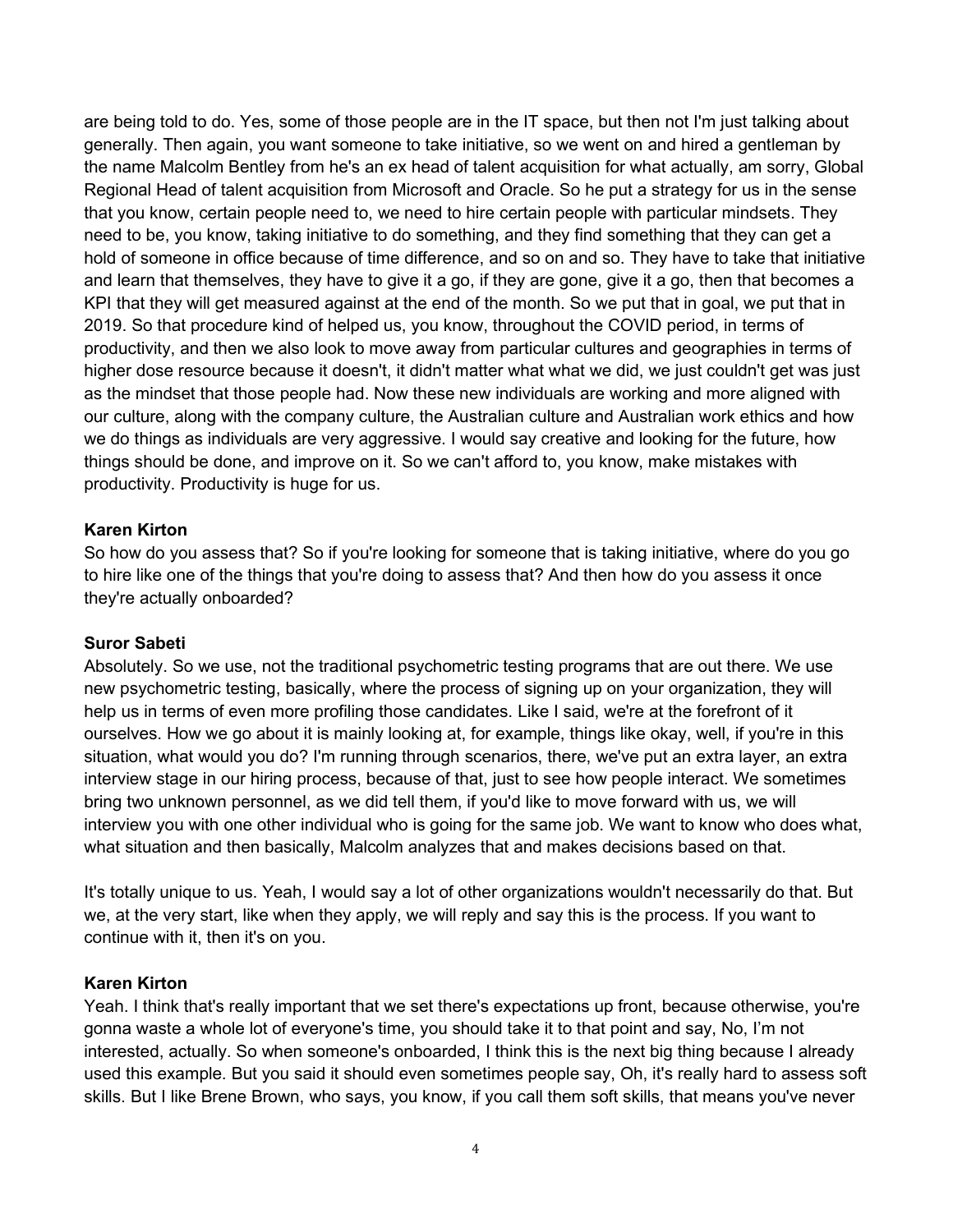actually tried to practice them, because they're not very soft! So in terms of like initiative, how do you make that a KPI? How do you assess that about someone's in the business?

# Suror Sabeti

The soft skills part?

## Karen Kirton

Yeah.

# Suror Sabeti

So the test that we do is basically I'll give you an explanation at a very high level. So the SOC test is basically at 60 seconds. It's used by other organizations like the American Defense Force and McDonald's and so and so. So, that's based on what our, you know, partner told us. It's 60 seconds, so it's on your screen and you basically select certain color palettes. It's not just one color palette, it's basically a lot of cubes of different colors. You select all of those, and I will say out of 100 times 95 times 95%, I would say, it's very accurate. It is very accurately resolved as an individual, and everyone else that we did it and then we deployed it internally. So the softs like it look okay, what is this particular person like, in terms of their soft skills? Are they in terms of communication, then we have this other solution that is our own one, which is performance management. So we don't do performance management. We do performance management, from the CEO and Chairman myself all the way to our sales, account managers. We evaluate each other to the points every single month, that is to the point where we say, "Okay, well, you haven't been as approachable as you were before." And why is that because will Suror working on two major accounts, for example, is trying to win them. He's too focused on that. Now he's communicating with a team internally and is getting affected. So we score each other as a team. Each member evaluates for member, to manager to leader to, you know, the executives. That helps us very, very much we don't leave until let's say, like other organizations, three months, who knows what happened three months ago? We live in a very fast world.

# Karen Kirton

I love that, because it's something that I found a lot of organizations really struggle with is continuous feedback and even organizations that only do a quarterly. I do get feedback from managers saying, yeah, this is too much to do quarterly, it's like it's too much to spend an hour with a staff member once every three months. So you know, so how do you make the time? Why do you think it's valuable to do it every month? What would you say to people that are listening to this that are thinking, "Oh, my goodness, that's, that's an enormous amount of work?"

# Suror Sabeti

It is. But with traditional solutions that are out there, for example, you know, when you're working with human capital management software, without naming any of them, and the major ones that logical operations have, they do have it, I do agree with them. It's an enormous amount of work. But our one is trigger based. It's an app that you basically download. It's triggered base so for example, hey, look, you know, you're just walking around, if someone shows us body language, or whatever, that, hey, this particular person is not approachable right now, because they're super busy or whatever, you steal, right? We don't, if it's basically done in a way that we tell everyone don't, it's not nothing to do with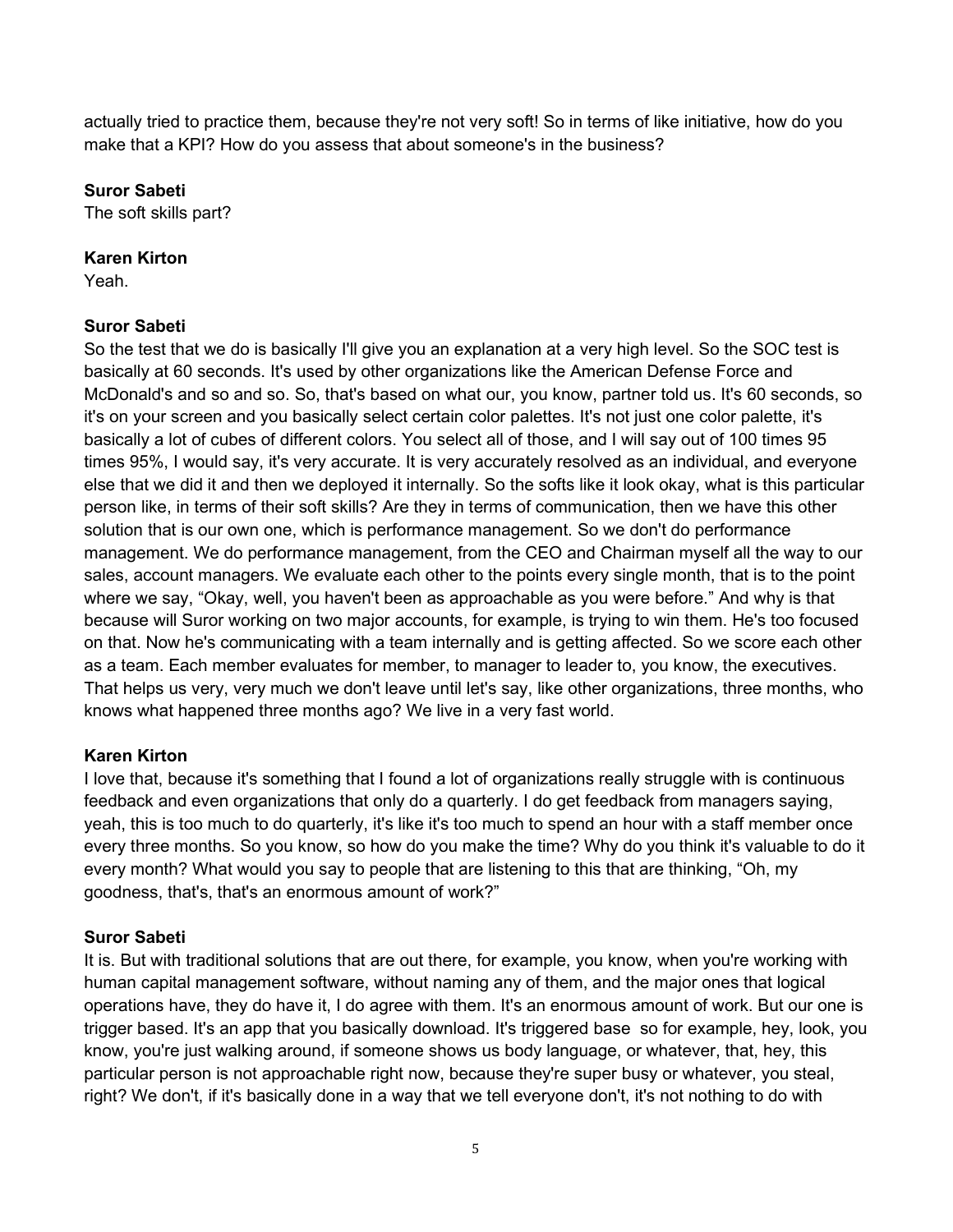holding a grudge, or whatever it is to improve each other's performances, and work collaboratively. So then you get an alert. The next day, everyone, if you're writing is, for example, below 79%, you get an alert on your phone saying, okay, your communication has been down without mentioning the individuals that write your communication. You need to work on it. Here's a snippet of information on how you can improve on it. So we uploaded all this information as our content. They basically read that and if it goes constantly, then basically one of the executives steps in and if it's one of the executives, I step in, or if it's me, then they basically come.

## Karen Kirton

You have the crowd come and say hey.

## Suror Sabeti

To be very honest, it did happen to me. When I lost my grandfather, for three days, I still thought I could do this, like, you know, I can do this. But for three days, my writing was less than 69% in terms of approachability. One was people where you know, trying to give me space. But then the other one was, I was too busy. You know, going to my own room in the office, and spending more time in my room, but I have this policy that I want to spend time and we're not a huge office space. But I would like to spend time just sitting on the coffee table where anyone can ask me any question. So that we get that mentality of after you go to his room and ask him something?

## Karen Kirton

Yeah, that's great. You talked a bit about culture before and I think just what you've been describing, you know, is going to be really based in culture that everyone was actually quite happy to give and receive feedback like that. So in terms of, you know, moving to more of a remote working model, how did that impact on your culture? And, you know, one of the things that you've tried to do to maintain that sense of team?

## Suror Sabeti

Absolutely. So in terms of, you know, working remotely, we always do, for example, cultural building, and because we hire very diverse people in terms of backgrounds, where people come from and so on. What we do is we do something unique and it's kind of guys are enjoying it at the moment. I personally love cooking. So outside of work that's one of my hobbies. So, during the COVID period, we deployed this initiative that every single week we select, everyone goes on this raffle type thing, where we select a name, and then that individual needs to cook something or make something, a daylight from there. But it has to be related to their culture, their background, and so on. But not only do that they have to record themselves as if they were like a chef. Then basically, they shared with whatever, whomever, right, and everyone has to watch that, then once everyone watches it, then there's another raffle. So then someone else gets elected, and they have to make that the following week, and then it changes. Then they have to bring it to the office, and everyone would rate them. It's kind of like this. It's kind of quirky, but it sounds weird. You know, we tell if the individuals are overseas, we tell them what we rate out of ten, and then that it's up to that individual to say, "Okay, yeah, this person is in the long term raffle to win an iPad." So we give an iPad or an iPhone, or whatever an Android for depends on the individual's preference at every end of every quarter.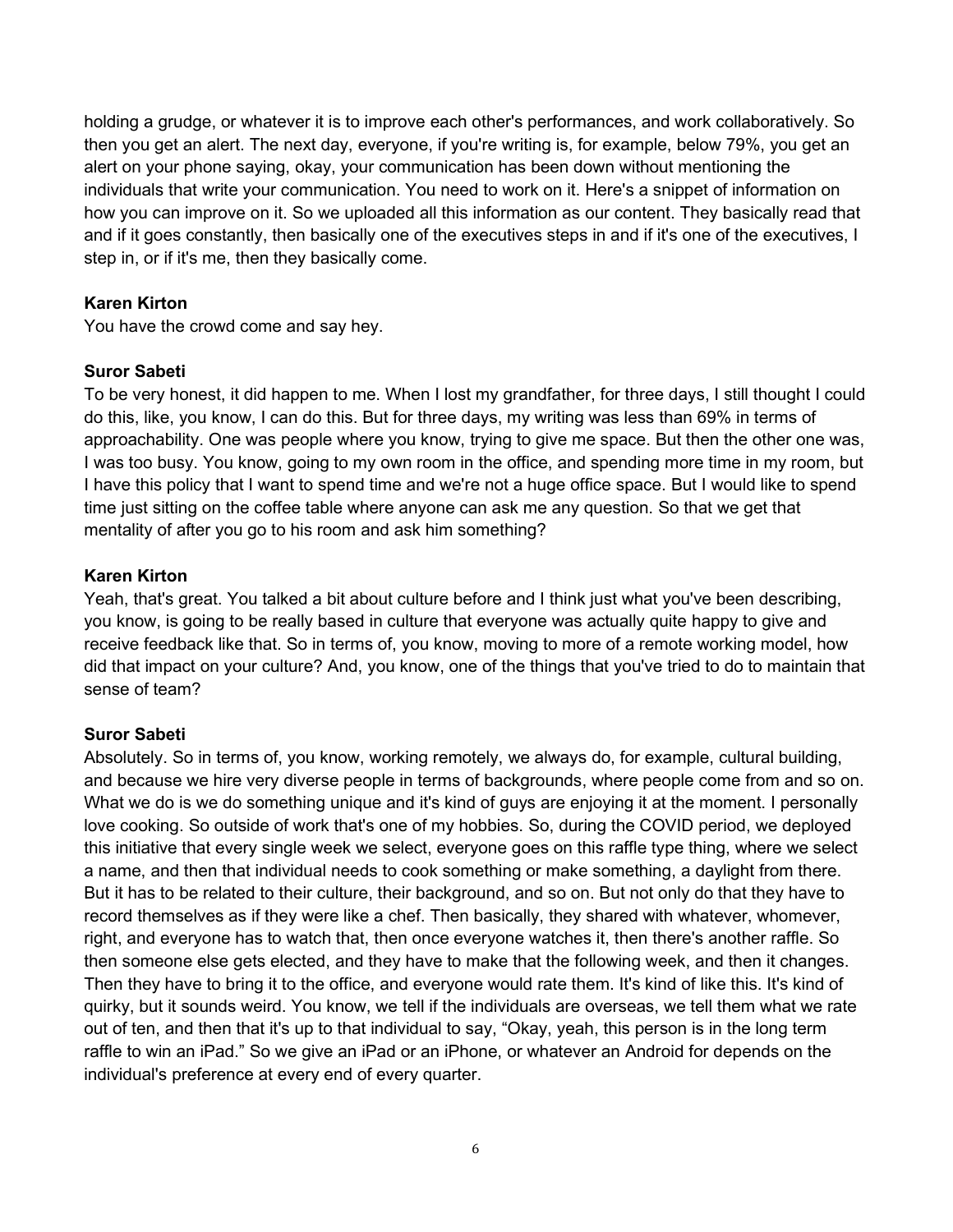# Karen Kirton

Nice! Can I join?

# Suror Sabeti

Absolutely! So it's something like I mean, a lot of things can be done, right? In terms of culture building, there's so much, you know, people used to play pre COVID, we used to play indoor soccer, as, you know, the points in soccer and then but we can't do that. We tried to find new things, new ways. We used to go out for Friday night drinks, but can't.

## Karen Kirton

Yeah. Have you tried to do something they call a quarantini drinks? Where do you all get onto zoom on a Friday night? Have you given that a shot?

## Suror Sabeti

I'm down for that. Absolutely. I'll give it a go.

# Karen Kirton

I'm just curious, because I've heard mixed reports, I've been on some that have been really good. But I've also heard people just say, Oh, it's just so awkward. It might come down to the person that's actually doing the MC-ing I guess and using breakout rooms so that you've got smaller groups that people can talk within.

## Suror Sabeti

That's pretty good. That's pretty. Yeah. I haven't thought about that. To be honest, that's something unique. I give that a go.

# Karen Kirton

let me know.

## Suror Sabeti

I'll let you know how we went and maybe you can join us one day.

## Karen Kirton

Sounds good…. with my iPad!

## Karen Kirton

We talked a little bit about hiring new staff. But what about in terms of onboarding? Because that's, you know, it can be much more difficult with things to remote. So how do you go about that to make sure that people have the tools, I guess you'd have been introduced to the people they need to know and that you're getting them on board correctly into your culture?

## Suror Sabeti

Well, I've got a couple of funny situations, funny stories during COVID, particularly with the onboarding of staff in, particularly when we hired a couple of people in Ukraine, when we transition from India to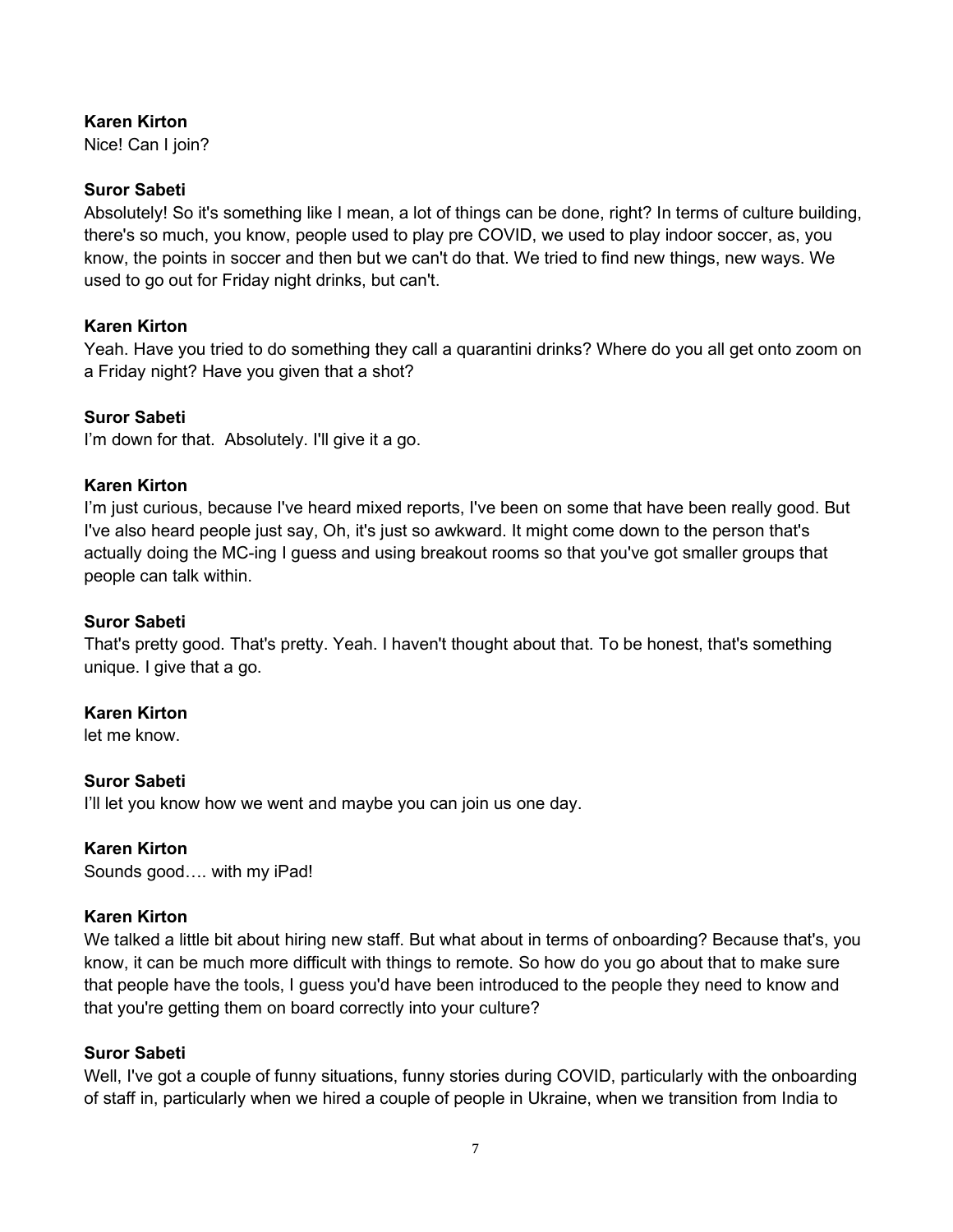Ukraine. We tried to send laptops and their laptops disappeared, they didn't even go to the person's house. Next thing we know the neighbors coming with the guy's laptop, you know, your laptop was delivered to my house. Excellent, and so on. But we found it quite difficult to be very honest. In working remotely with individuals outside of Australia, but inside Australia, to certain extent as well. It got to the point that we have two people in Orange Beach salad up north shore myself, but we have two people in Northern Beaches that work with us on a contract basis. So working with those guys, even though the contract was finished, we kind of said, Okay, look, you know, let's stay in touch with your past, you're part of the team who we add an additional one week of payment to you. Let's kind of make sure that you're fine, your family's fine, please keep us up to date. So then we had to, you know, take the equipment, but then we had to delay taking the equipment and we had to go purchase new equipment because we had to take that equipment, for example, laptops, phones, and so on and so. Give it to two other contractors coming in and doing the rest of the contract. We cannot really do that because we need to make sure that this individual was safe for a period of time. Once, you know that two week period passed, and we realize that they're safe so then we went on that note, then we took the laptop, and we had to tell him like, "Hey, can you please put the laptop in a plastic sleeve once you're finished, don't use it again." Because we have to give it to someone else, but in that typical two week period, because our platform is constantly getting developed, we had to purchase new equipment for the new contract, cuz otherwise there'll be just sitting there without any solutions. The other issue is that they could have used their own one, but then there was a networking issue to give them access to our solution, because we work with the government as well. So it was a nightmare, or technology perspective. But we got it right. We're ready for it for the next time it happens, because, you know, this cluster thing is not going to go away. It's going to be for the next year. So!

## Karen Kirton

yeah, I know, when I heard yesterday that we were up to 30 days of no community transmission in New South Wales. It wasn't that long ago that we had the Northern Beaches locked down. It just sounded like it just goes up and down, up and down. Right. So yes, you just got to be really prepared for that. What do you sort of see is the future of your workforce? So how many staff do you have, at the moment in Australia and overseas?

#### Suror Sabeti

So collectively, including the contractors, excluding the freelancers, we're looking at about 40.

Our future, what we're trying to do is probably be the first company that does this, as well, actually, is to create an app within the Windows operating system that everyone has every single possible tool through our platform in that app. To make calls to communicate, so we bring in project management. Because a lot of our clients are in IT, or in the labor space, or project management solution by integrating, for example, it's currently monday.com as a project management solution there, and the CRM, so everyone needs to have everything in one environment. It needs to be working effectively. Currently, we're testing that. So once that is within the organization, once that's ready, then we'll talk to, you know, various larger tech providers to roll it out. Give other organizations we are also given access to a couple of our channel partners, or deploying it and zero costs and so on and so at the moment, but we are looking to have one centralized solution. It's very, very important, because what happened during the COVID was, you know, Zoom usage went up through the roof and stop working, because the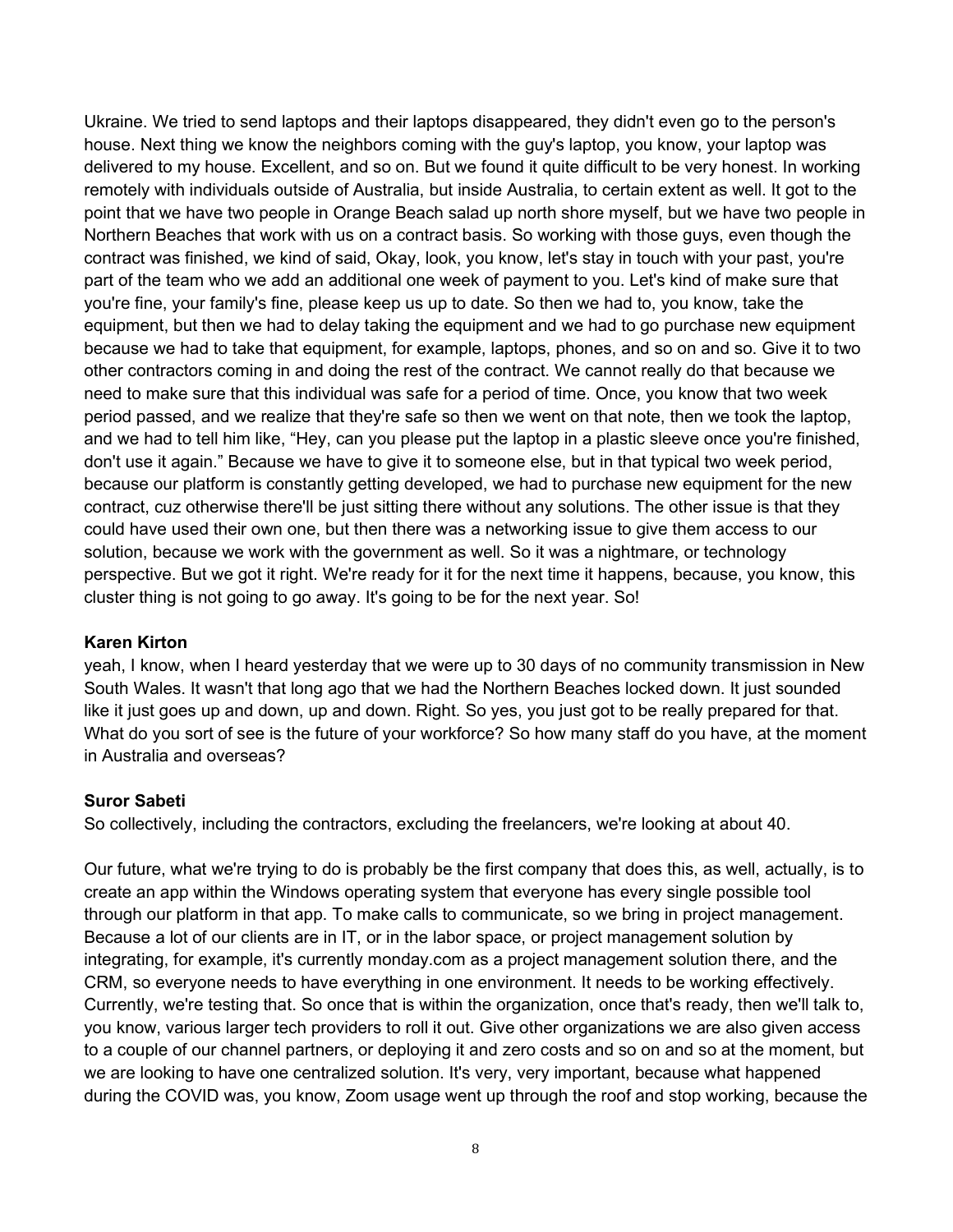bandwidth wasn't that the product was bad, it was just a bandwidth, then, you know, teams came in a teams was very new compared to Skype for Business. So there were a lot of people who were having a lot of issues, they didn't know what to do, they didn't know how to share files, and so and so. So that became a major task for them to do that. But if you have it in place to realize a capital one centralized solution, that is, people are educated, how to use it through videos versus, you know, go on to Okay, click here, click there via text, find how to do certain things, we realized that it works a lot better. So when deploying it with our own platform, hopefully, it's going to work just as well as it has for us for the last three and a half months.

## Karen Kirton

Yeah, excellent. And I guess that could serve as it is probably looking at working like this until the end of this year. But that could actually open it up to keep working like this for years on the inside and having those overseas teams and you're really having quite a hybrid model, in terms of just where you've got people based as well.

## Suror Sabeti

Absolutely. I mean, hybrid models are not going to go away anyway. It's gonna, it's going to get bigger. I think COVID was basically the, let's say the thing that made the speed up the hybrid model, or the Agile workforce. It's not, it wasn't a trigger, it didn't trigger it, it was already dated for it, it just spit up and animated. So, knowing that you need something like this in your strategy, and HR department and talent acquisition departments have become more important to the organization than ever before, in my opinion, and HR people have become more important. So you know, working with those guys, I think as a CEO, or previous staff manager, Team 300 out always be going to My HR first, and then might go to my CFO, with my HR and say we have to do this, how much is going to cost? Can we afford it? So it's become that kind of question. It's no longer have we got this kind of budget for it. Let's go see what we can do with this kind of budget? It's no, we have to do this, how much is going to cost? What are the ways around it? How do we plan something? So HR departments are going to become available, most likely, sooner or later to have one project manager working within HR, looking at different technologies, stacks of information, and so and so. So to bring it all together to make it work for everyone.

## Karen Kirton

Yeah, I think everyone has the same concerns, right? It's around culture and productivity. And you know, you mentioned before that health and well being, and it doesn't really matter what industry you're in, you know, they got to exist. So you don't even, you know, the shortage of tech talent, as well. And you know, despite unemployment being up there still shortages in a lot of areas in the market. So it's not really a time to kind of sit back and say, Okay, well, you're an employer, and people are going to come to me that want to work for me, it's actually still difficult to find great people.

## Suror Sabeti

Those days are gone. So to candidates, well, nowadays, it's no longer an employer's world. You got to be, we got to be ready for that. I think that in a lot of ways, you got to look at how candidates interact with you, when you find a candidate, so you got to look at your internal candidate, or people never look at internal databases, their internal databases, they spend millions of dollars on that, but they never look at it. Right. So your internal employees who can do more, who's got more time to do? Who can do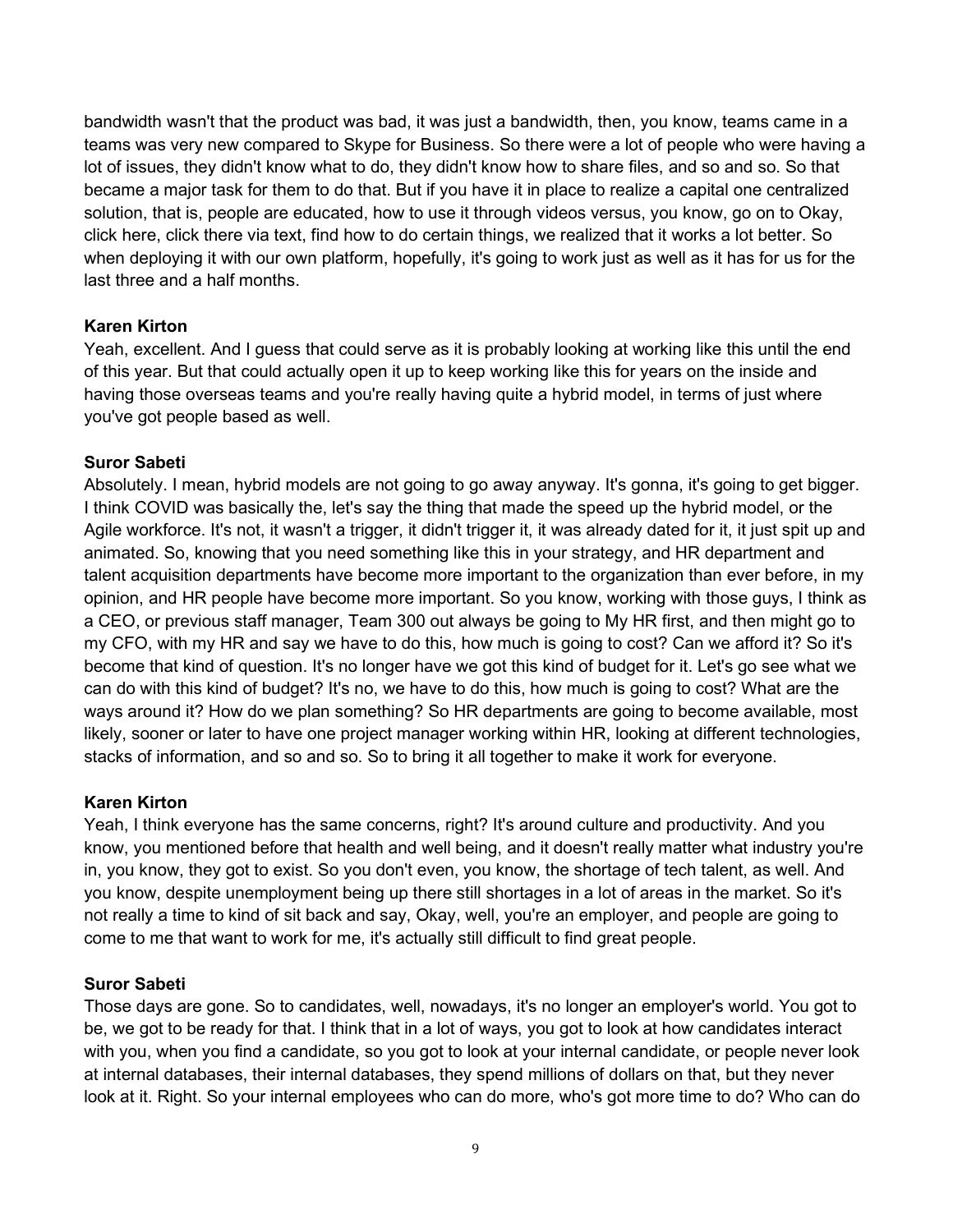less? Right? So how do you share the workload? Number one, an AI will help help with that. So then you got to look at your vendors. So you got to rationalize your vendors who you're working with, who else can you work with? But how do you work with them without having to have 55,000 contracts? Right? From the human perspective, right? Then you got to look at, okay, how else do I get this talent? So I'm being at the forefront of, you know, at the top of mind for every single possible talent that you can have the passive and the active talent. I think it's very, very important, particularly in banking, labor, labor higher people think that all you know, labor higher is going to be back to normal soon. It's not, there's a lot of people who've basically decided that they don't want to do labor higher. They're moving away into more like softer, less and less labor intensive roles. They've gone and learned new, I don't know, new technologies, they're becoming more freelancers. There's the government as well have done the job keeper. So they're getting paid more. So they don't want to go back to something that they were getting paid less for. They're working very, very long hours, I would say. So there's so many things there.

## Karen Kirton

Yeah, absolutely. I think it could be an interesting year in terms of the employment marketplace. I know. For us when we recruit any roles for clients, I think it's harder now than it was before the pandemic.

## Suror Sabeti

Yup! Absolutely!

# Karen Kirton

I think a lot of them are not doing that natural turnover in organizations, people aren't moving. Because if they have a relatively stable job, and they're able to work from home, they just sit tight, and just waiting to see what really happens over the next year or so. So you're not the kind of just getting that natural churn in the marketplace. And you know, obviously they're not getting a lot of immigrants either because of the restrictions on coming into the country. So yeah, it's gonna be an interesting other year or maybe two will say. It could be more than that.

## Suror Sabeti

Yeah, I will tell you that we are most likely going to see it in 2022 most likely, but it will be less. It will be different. We just got to accept that this is the new normal, you know, Netflix is your, your boss now. So you just got to your kitchen's your boss, Netflix is your entertainment. That's how that's what it is now.

It becomes really, really difficult but the other thing in my opinion is I'm not sure if you guys face this yourself when you guys are recruiting for larger corporations. We have that individuals who are let go during COVID, because of companies going downsizing, those individuals are the perfect people to look for, for those companies back again. And there's hundreds of them, right? So there's this, there's some light at even a tunnel in that aspect, but at the same time, it's kind of like, okay, offboarding is very, very important. So as much as onboarding so you know, naming a couple of organizations, let 1000s of 1000s of people go in one go because of COVID. And that they hired 1000s of other people as well. So, what Elink did was we sat in the middle and said, "Okay, put those people into our platform. And inside the company, if there's a job for them, they can upload the jobs that match them directly. So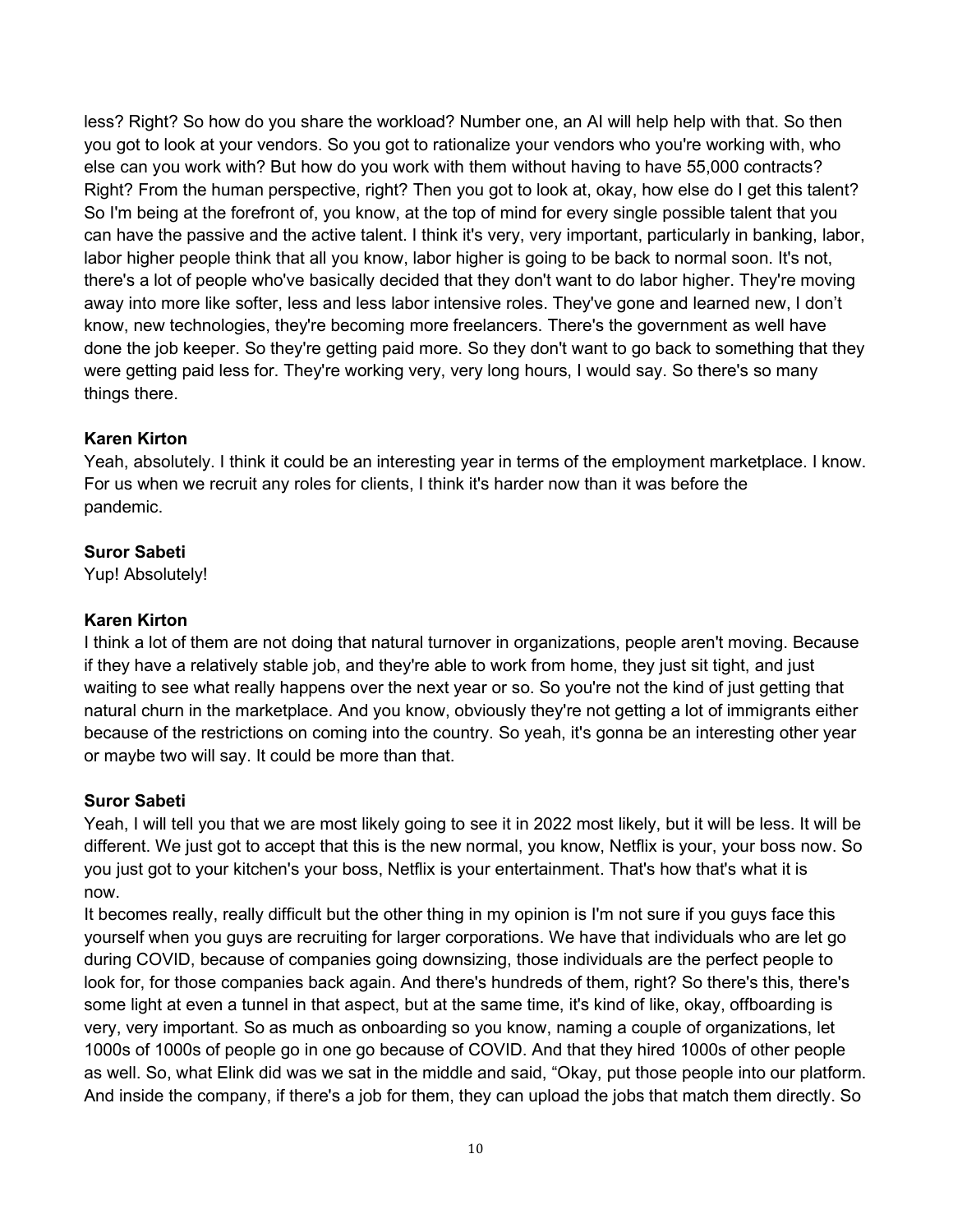people are not going to go hungry." Right? Those coins love us because of that particular approach. But nowaday finding the people that they let go, or the people that are needed now again, rather than now that they're employed by someone else? So they're coming back to us, like, "Can you find a perfect match to that particular person's profile?" There's no such thing as a perfect match anymore?

## Karen Kirton

Yeah, it's sort of this new terminology of a boomerang employee. So it's like, you know, you've moved on them last April or May and now you're trying to get them back again. I actually, I went out to my network a few months ago to ask the question about it. And yeah, it was interesting, some of the responses from people because they're like, yeah, it comes down to the off boarding, like, how are you treated when that company let you go? And so was the perception that was a knee jerk reaction? And, you know, and then it was just really critical? Or was it actually really considered and thought through and you know, you were treated right? And that was the one thing that made the difference between whether someone would even consider going back to an old employer or not.

## Suror Sabeti

Absolutely. Yeah!

## Karen Kirton

Thank you so much for your time today. I think if I could just ask you one more thing. If there's one thing that you've learned over the last year when it comes to moving into this type of remote working arrangement that you could say is the one thing I think makes a difference that we've done that other people could use as a top tip that you have, (apart from cooking to win an iPad).

## Suror Sabeti

I can't really pinpoint it because there's this two or three things, but then they all come down to one thing, which is culture. What kind of culture do you want to have? What do you want from employment as an employer branding perspectives outside the employer branding perspective? Because if you have a strong employer branding perspective, and you treat people the way they should be treated, they will always come back. We have, so Elink just yesterday got rebranded to Talent Tier. We have used employees in that space that we've been operating, we probably use about 180 to 190 contractors, right. Those 180 to 190 contractors, what they do is the first thing that they do when they finish their contract or when anyone else they send an email to says so is there any opportunity in with you guys at the moment? I'd love to come back if there's even like a short term opportunity we are it's not that we're paying anyone anything any more than everyone else wouldn't be paying exactly the market rate is but what is happening in time that we see that Malcolm really appreciates is the brand that we've built for ourselves the recognition. So we recognize everyone's efforts in it like you said, you know some that the boomerang thing theory it works for companies who treat them nicely there's a lot of people, there's a lot of companies that just let them go and say "Hey, sorry, we can we simply can't afford to but when they could have and that not in a lot of particularly contractors because contractors were the first ones to be let go. Doesn't sit well with them. So we talked to 180,000 of them, registered with us, so we can see exactly what their pain points are. But I think it's just employee employer branding. You know, they need to be more subtle and more let's call it understanding, approach to how they should be. It's not always about the dollar figures.